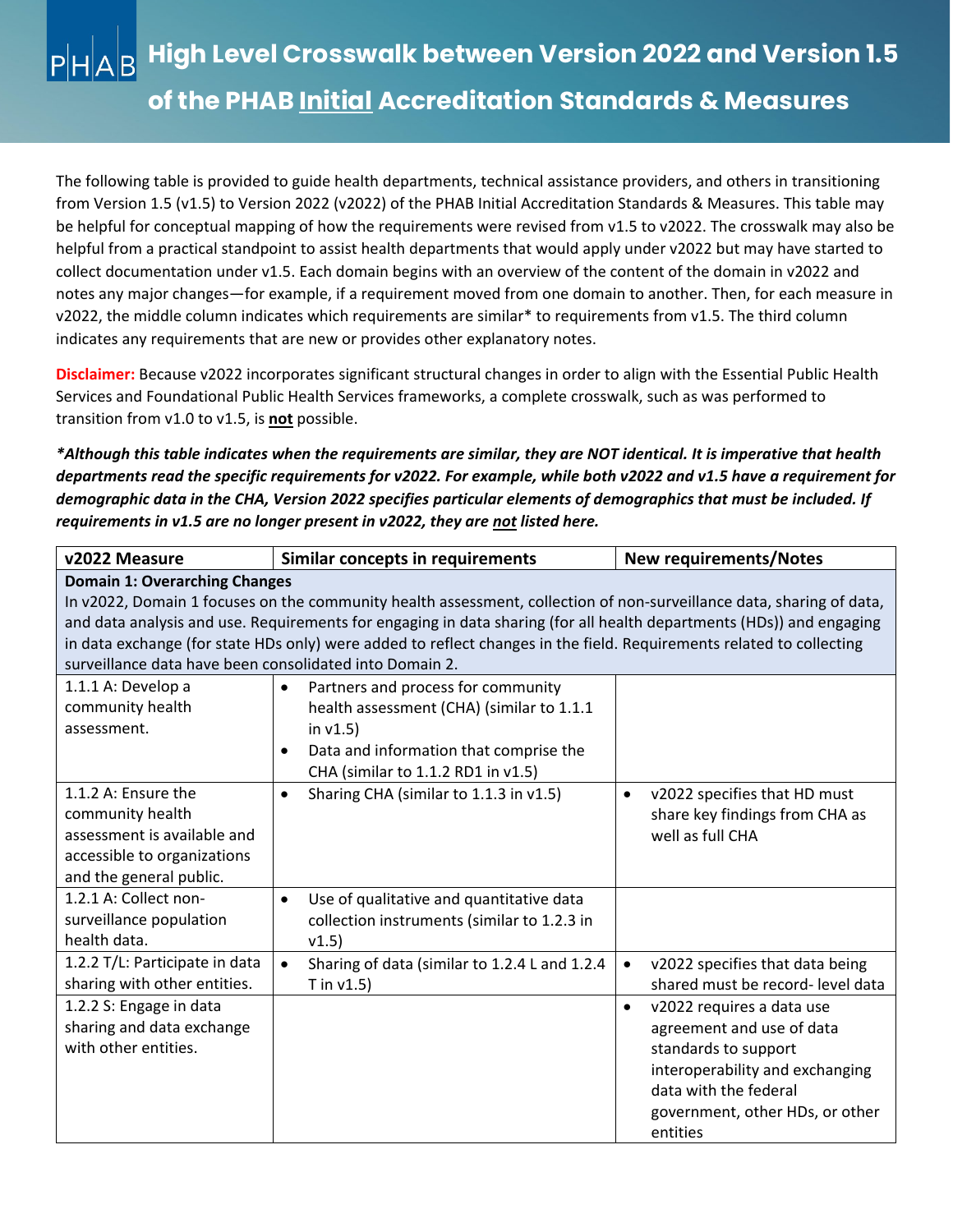| 1.2.3 S: Facilitate use of<br>statewide data systems.                                                                                                                                  | Provision of data to Tribal/Local (T/L) HDs<br>$\bullet$<br>and support to T/L HDs in use of data<br>(similar to $1.4.3$ S in $v1.5$ )                                                                                                                                                                                                                                                                                                                          | v2022 reframes requirements to<br>$\bullet$<br>focus on state support provided<br>to T/L HD's use of statewide data<br>systems                               |
|----------------------------------------------------------------------------------------------------------------------------------------------------------------------------------------|-----------------------------------------------------------------------------------------------------------------------------------------------------------------------------------------------------------------------------------------------------------------------------------------------------------------------------------------------------------------------------------------------------------------------------------------------------------------|--------------------------------------------------------------------------------------------------------------------------------------------------------------|
| 1.3.1 A: Analyze data and<br>draw public health<br>conclusions.                                                                                                                        | Conclusions drawn from the analysis of<br>$\bullet$<br>data (similar to 1.3.1 RD 1 in v1.5)                                                                                                                                                                                                                                                                                                                                                                     |                                                                                                                                                              |
| 1.3.2 A: Share and review<br>public health findings with<br>stakeholders and the public.                                                                                               | Presentation of key findings (similar to<br>$\bullet$<br>1.4.2 in $v1.5$ )<br>Distribution of data findings to the<br>$\bullet$<br>community $(1.3.2 \text{ in } v1.5)$<br>Presentation or discussion of data findings<br>$\bullet$<br>(similar to 1.3.1 RD2 in v1.5)                                                                                                                                                                                           |                                                                                                                                                              |
| 1.3.3 A: Use data to<br>recommend and inform<br>public health actions.                                                                                                                 | Use of data (similar to 1.4.1 in v1.5)<br>$\bullet$                                                                                                                                                                                                                                                                                                                                                                                                             |                                                                                                                                                              |
| <b>Domain 2: Overarching Changes</b>                                                                                                                                                   | In v2022, Domain 2 focuses on surveillance, investigation, containment, and mitigation, as well as emergency                                                                                                                                                                                                                                                                                                                                                    |                                                                                                                                                              |
| Investigation).                                                                                                                                                                        | preparedness and response. Throughout Domain 2, requirements are better aligned to Project Public Health Ready<br>(PPHR) and PHEP grantee reporting requirements. Health departments that are PPHR recognized are exempt from<br>submitting documentation for Standard 2.2. Health departments that are PHAB accredited are exempt from CDC's<br>Operational Readiness Reviews for PHEP grantees, Capability 13 (Public Health Surveillance and Epidemiological |                                                                                                                                                              |
| 2.1.1 A: Maintain<br>surveillance protocols.                                                                                                                                           | Processes or protocols for surveillance,<br>$\bullet$<br>including 24/7 contact systems (similar to<br>1.2.1 in $v1.5$ )                                                                                                                                                                                                                                                                                                                                        | v2022 requires a list of<br>$\bullet$<br>surveillance systems used and 2<br>examples of processes or<br>protocols (rather than<br>departmentwide processes). |
| 2.1.2 A: Communicate with<br>surveillance sites.                                                                                                                                       | Surveillance site contact lists, trainings,<br>$\bullet$<br>and receiving surveillance data (similar to<br>1.2.2 in $v1.5$ )                                                                                                                                                                                                                                                                                                                                    | v2022 requires the process to<br>$\bullet$<br>maintain updated surveillance<br>site contact information.                                                     |
| 2.1.3 A: Ensure 24/7 access<br>to resources for rapid<br>detection, investigation,<br>containment, and mitigation<br>of health problems and<br>environmental public health<br>hazards. | Resources for rapid detection,<br>$\bullet$<br>investigation, containment, and mitigation<br>(similar to 2.3.1 RD1 in v1.5)<br>Laboratory certification and protocols for<br>$\bullet$<br>laboratory specimens (similar to 2.3.2 in<br>v1.5)                                                                                                                                                                                                                    |                                                                                                                                                              |
| 2.1.4 A: Maintain protocols<br>for investigation of public<br>health issues.                                                                                                           | Investigation protocols (similar to 2.1.1 in<br>$\bullet$<br>v1.5)                                                                                                                                                                                                                                                                                                                                                                                              | v2022 requires a list of all<br>$\bullet$<br>protocols and 2 examples of<br>protocols (rather than<br>comprehensive protocol(s)).                            |
| 2.1.5 A: Maintain protocols<br>for containment and<br>mitigation of public health<br>problems and<br>environmental public health<br>hazards.                                           | Containment and mitigation protocols<br>$\bullet$<br>(similar to 2.2.1 RD1 in v1.5)                                                                                                                                                                                                                                                                                                                                                                             | v2022 adds consideration of<br>$\bullet$<br>social determinants of health or<br>health inequities.                                                           |
| 2.1.6 A: Collaborate through<br>established partnerships to<br>investigate or mitigate                                                                                                 | Collaborative investigation or mitigation<br>$\bullet$<br>(similar to 2.1.4 RD2 in v1.5)                                                                                                                                                                                                                                                                                                                                                                        | v2022 allows the examples to be<br>$\bullet$<br>of either investigation or<br>mitigation.                                                                    |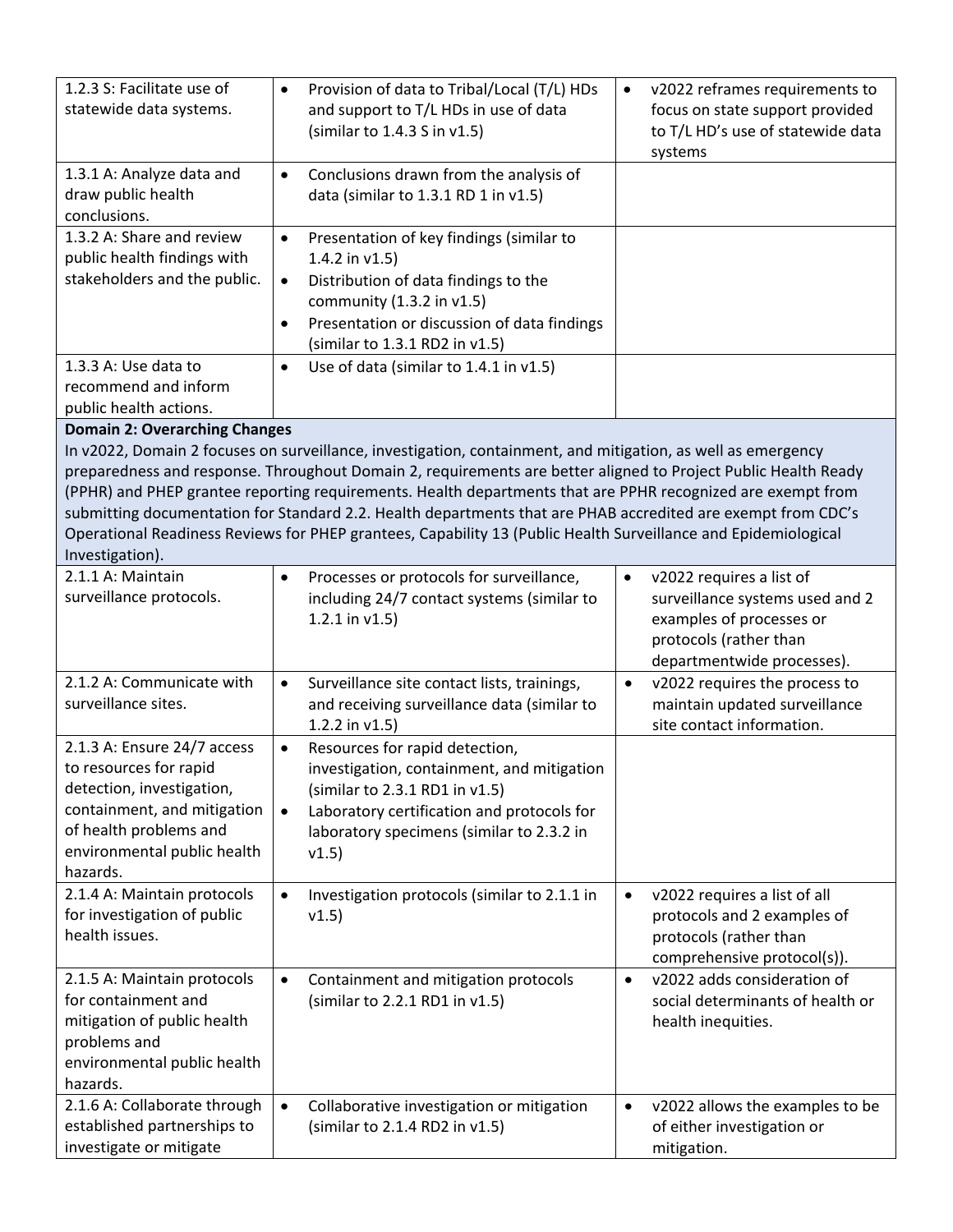| public health problems and                                  |                                                                                         |                                                |
|-------------------------------------------------------------|-----------------------------------------------------------------------------------------|------------------------------------------------|
| environmental public health                                 |                                                                                         |                                                |
| hazards.                                                    |                                                                                         |                                                |
| 2.1.7 A: Use surveillance                                   | Use of surveillance data (similar to 2.1.5<br>$\bullet$                                 | V2022 requires using surveillance<br>$\bullet$ |
| data to guide                                               | RD1 in v1.5)                                                                            | data to identify differences in                |
| improvements.                                               |                                                                                         | population groups and to make                  |
|                                                             |                                                                                         | improvements to surveillance                   |
|                                                             |                                                                                         | system(s) or containment or                    |
|                                                             |                                                                                         | mitigation strategies.                         |
| 2.1.8 S: Communicate about                                  | State HD communications to T/L HDs on<br>$\bullet$                                      |                                                |
| and support investigations<br>at the Tribal or local level. | investigations and support provided to T/L                                              |                                                |
|                                                             | HDs in investigations (similar to 2.1.6 S in<br>v1.5)                                   |                                                |
| 2.2.1 A: Maintain a public                                  | Public health emergency operations plan<br>$\bullet$                                    | v2022 EOP requirements are<br>$\bullet$        |
| health emergency                                            | (similar to 5.4.2 in v1.5)                                                              | better aligned to PPHR and PHEP                |
| operations plan (EOP).                                      |                                                                                         | grantee reporting requirements.                |
| 2.2.2 A: Ensure continuity of                               | Plans for continuity of operations (similar<br>$\bullet$                                |                                                |
| operations during response.                                 | to 5.4.2 RD1, element d in v1.5)                                                        |                                                |
| 2.2.3 A: Maintain and                                       | Equipment inventory and protocols for<br>$\bullet$                                      | v2022 requires processes for<br>$\bullet$      |
| expedite access to                                          | engaging personnel in surge scenarios                                                   | expedited administrative                       |
| personnel and infrastructure                                | (similar to 2.3.3 RD1, RD2, and RD3 in                                                  | procedures.                                    |
| for surge capacity.                                         | v1.5)                                                                                   |                                                |
| 2.2.4 A: Ensure training for                                | Schedules for trainings or exercises to<br>$\bullet$                                    | v2022 requires, at a minimum,<br>$\bullet$     |
| personnel engaged in                                        | prepare personnel who will serve in                                                     | schedule of basic FEMA trainings               |
| response.                                                   | emergency response (similar to 2.3.3 RD4                                                | on incident command for                        |
|                                                             | in $v1.5$ )                                                                             | personnel who serve in response                |
|                                                             |                                                                                         | capacity and example of                        |
| 2.2.5 A: Maintain and                                       |                                                                                         | proactive or just-in-time training.            |
| implement a risk                                            | Risk communications plan and<br>$\bullet$<br>implementation (similar to 3.2.4 and 2.4.3 |                                                |
| communication plan for                                      | in $v1.5$ )                                                                             |                                                |
| communicating with the                                      |                                                                                         |                                                |
| public during a public health                               |                                                                                         |                                                |
| crisis or emergency.                                        |                                                                                         |                                                |
| 2.2.6 A: Maintain and                                       | Emergency communication protocols and<br>$\bullet$                                      |                                                |
| implement a process for                                     | evidence of testing contact systems during                                              |                                                |
| urgent 24/7                                                 | and outside of normal business hours                                                    |                                                |
| communications with                                         | (similar to 2.4.2, and 5.4.1 RD3, element b                                             |                                                |
| response partners.                                          | in $v1.5$ )                                                                             |                                                |
| 2.2.7 A: Conduct exercises                                  | Conducting exercises and using After<br>$\bullet$                                       | v2022 requires a plan for<br>$\bullet$         |
| and use After Action                                        | Action Reports (similar to 2.2.3 RD3, 5.4.1                                             | conducting response exercises                  |
| Reports (AARs) to improve                                   | RD2, and 5.4.2 RD2 in v1.5)                                                             | and improvements made based                    |
| preparedness and response.                                  |                                                                                         | on AARs.                                       |
| 2.2.8 S: Provide                                            | Information sought or reviewed and<br>$\bullet$                                         | v2022 requires state HDs to<br>$\bullet$       |
| communications and other                                    | support provided T/L HDs to strength EOPs                                               | provide support to T/L HDs that is             |
| support to Tribal and local                                 | (similar to 2.4.4 S in v1.5)                                                            | responsive to their needs in                   |
| health departments related<br>to response efforts.          |                                                                                         | developing, revising, or testing               |
| <b>Domain 3: Overarching Changes</b>                        |                                                                                         | emergency operations plans.                    |
|                                                             |                                                                                         |                                                |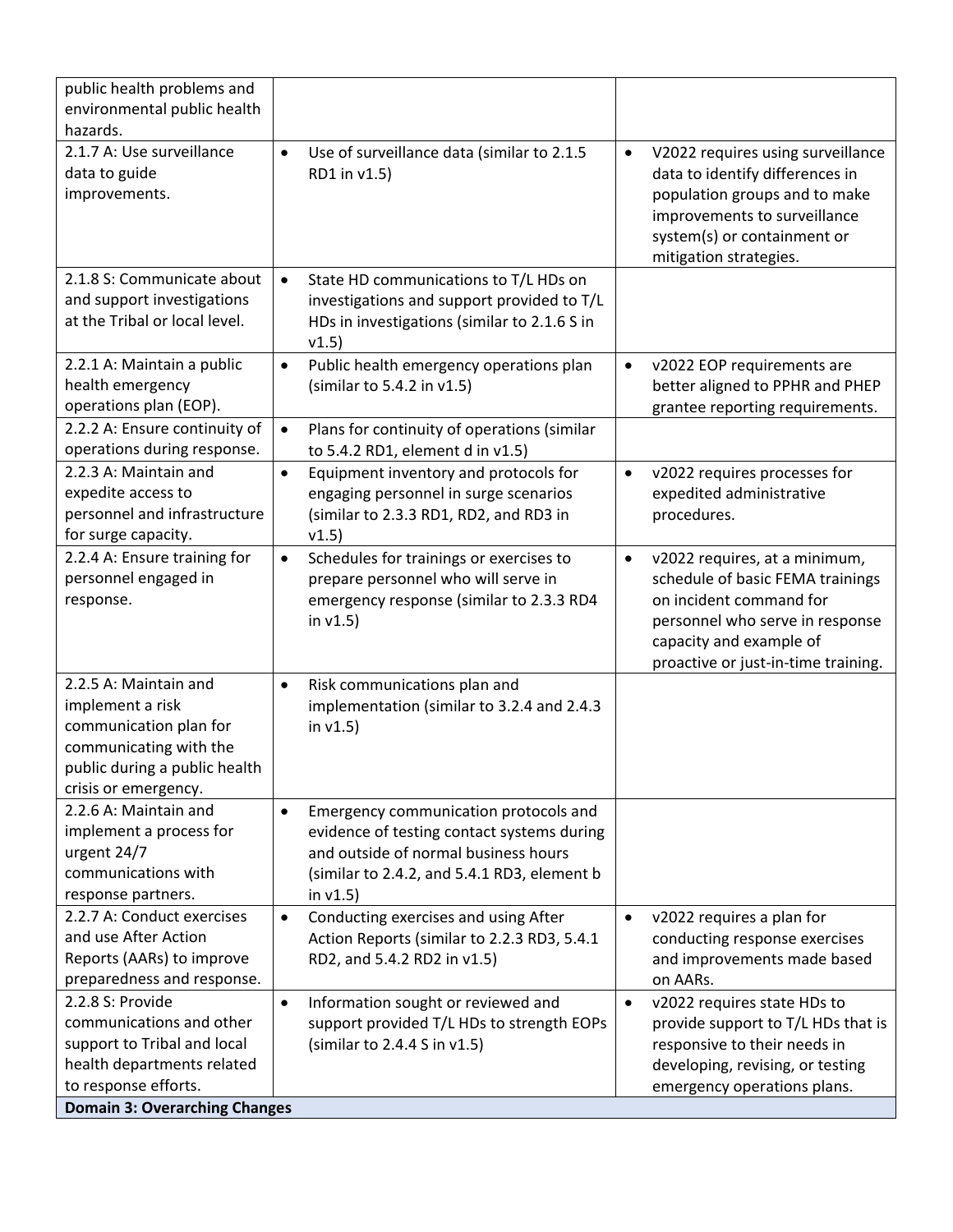In v2022, Domain 3 focuses on non-emergency communications. Risk communications has been moved to Domain 2. Standard 3.2 addresses use of health communications or education strategies to promote health behaviors. Policy changes to promote health have been consolidated in Domain 5.

| 3.1.1 A: Maintain<br>procedures to provide<br>ongoing, non-emergency<br>communication outside the<br>health department.                                | Non-emergency communication<br>$\bullet$<br>procedures (similar to 3.2.3 RD1 in v1.5)<br>Capacity to communicate with individuals<br>$\bullet$<br>who are non-English speaking, deaf or<br>hard of hearing, and blind or have low<br>vision (similar to 3.2.6 in v1.5)<br>Working with the media to provide non-<br>$\bullet$<br>emergency communication (similar to<br>3.2.1 RD2 in v1.5) |                                                                                                                                                                                 |
|--------------------------------------------------------------------------------------------------------------------------------------------------------|--------------------------------------------------------------------------------------------------------------------------------------------------------------------------------------------------------------------------------------------------------------------------------------------------------------------------------------------------------------------------------------------|---------------------------------------------------------------------------------------------------------------------------------------------------------------------------------|
| 3.1.2 A: Establish and<br>implement a department-<br>wide brand strategy.                                                                              | Department-wide brand strategy and<br>$\bullet$<br>implementation (similar to 3.2.2 in v1.5)                                                                                                                                                                                                                                                                                               |                                                                                                                                                                                 |
| 3.1.3 A: Communicate what<br>public health is, what the<br>health department does,<br>and why it matters.                                              | Communications about public health and<br>$\bullet$<br>the HD (similar to 3.2.1 RD1 in v1.5)                                                                                                                                                                                                                                                                                               | v2022 requires conveying<br>$\bullet$<br>information to the governing<br>entity or advisory group.                                                                              |
| 3.1.4 A: Use a variety of<br>methods to make<br>information available to the<br>public and assess<br>communication strategies.                         | Website and other communication<br>$\bullet$<br>strategies (similar to 3.2.5 in v1.5; also<br>includes the availability of the CHA from<br>1.1.3, information on how to contact HD<br>to report a public health emergency from<br>2.4.1 RD2, and laws and permit/license<br>applications from 6.2.2, in v1.5)                                                                              | v2022 requires social media and<br>$\bullet$<br>the assessment of one<br>communication strategy.                                                                                |
| 3.2.1 A: Design<br>communication strategies to<br>encourage actions to<br>promote health.                                                              | Department-wide approach for developing<br>$\bullet$<br>and implementing health promotion<br>materials and activities (similar to 3.1.1<br>RD1 and 3.1.2 RD1 and RD2 in v1.5)                                                                                                                                                                                                              | $\bullet$<br>v2022 requires an approach to<br>health communication strategies<br>(whereas 3.1.2 in v1.5 required<br>an approach to health<br>promotion).                        |
| 3.2.2 A: Implement health<br>communication strategies to<br>encourage actions to<br>promote health.                                                    | Health communication strategies<br>$\bullet$<br>implemented in coordination with others<br>to encourage actions to promote health<br>(similar to 3.1.1 in v1.5)                                                                                                                                                                                                                            |                                                                                                                                                                                 |
| <b>Domain 4: Overarching Changes</b><br>In Version 2022, Domain 4 focuses on collaborations and the health department's engagement with its community. |                                                                                                                                                                                                                                                                                                                                                                                            |                                                                                                                                                                                 |
|                                                                                                                                                        | Engagement with those who set policies has been consolidated into Domain 5.                                                                                                                                                                                                                                                                                                                |                                                                                                                                                                                 |
| 4.1.1 A: Engage in active and<br>ongoing strategic<br>partnerships.                                                                                    |                                                                                                                                                                                                                                                                                                                                                                                            | v2022 requires two examples of a<br>$\bullet$<br>collaborative activity that arose<br>from an ongoing collaboration<br>with another organization.                               |
| 4.1.2 A: Participate actively<br>in community health<br>coalition(s).                                                                                  | Active participation in a current, ongoing<br>$\bullet$<br>community coalition(s) addressing<br>population health topics (similar to 4.1.1 in<br>v1.5)                                                                                                                                                                                                                                     | v2022 includes a focus on<br>$\bullet$<br>addressing disparities or<br>inequities.                                                                                              |
| 4.1.3 A: Engage with<br>community members to<br>address public health issues<br>and promote health.                                                    |                                                                                                                                                                                                                                                                                                                                                                                            | v2022 requires 1 example of<br>$\bullet$<br>implementing a strategy to<br>promote community engagement<br>(whereas 4.1.2 in v1.5 was about<br>providing technical assistance to |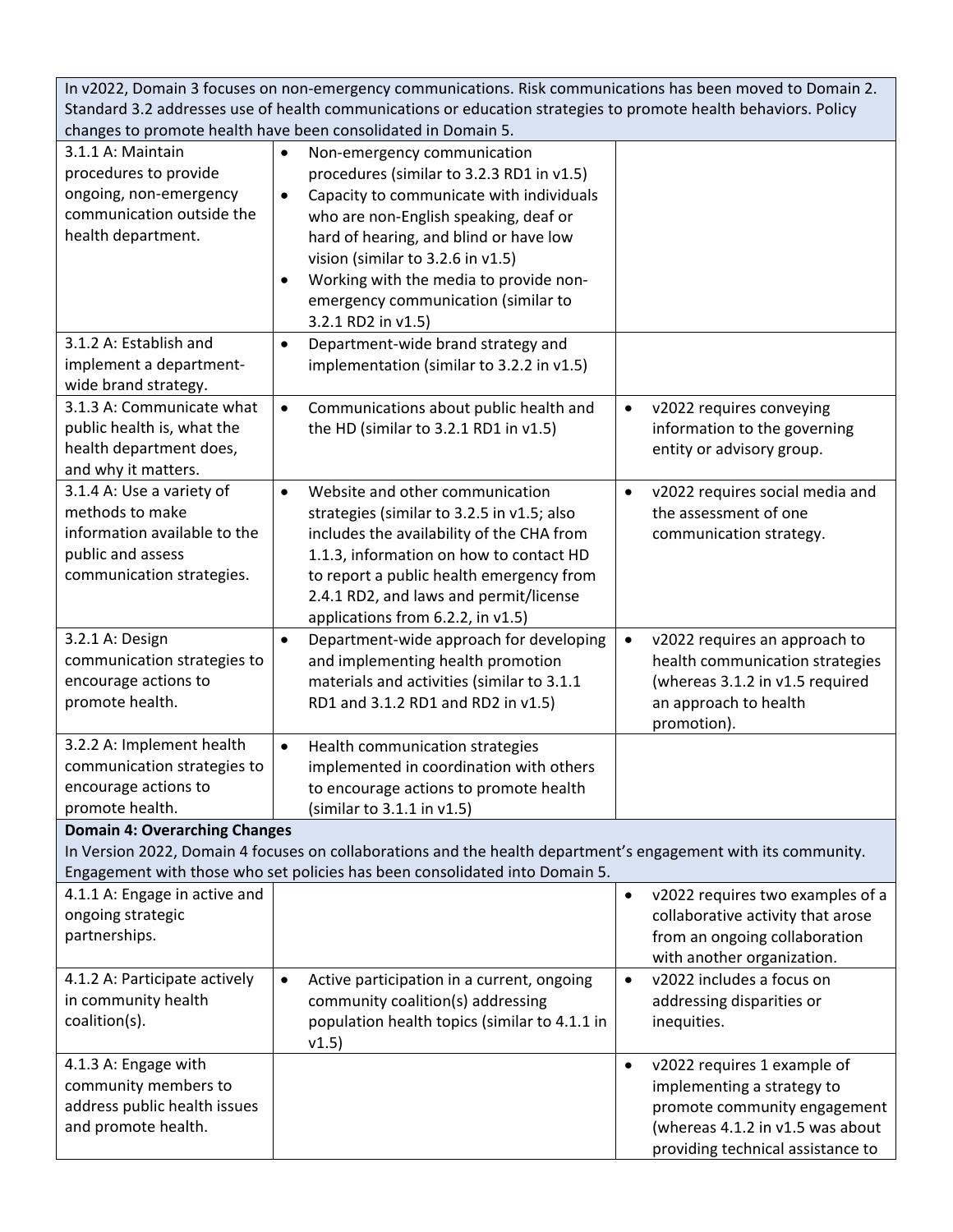|                                                                                                                                                     |                                                                                                                        | others on community                           |
|-----------------------------------------------------------------------------------------------------------------------------------------------------|------------------------------------------------------------------------------------------------------------------------|-----------------------------------------------|
|                                                                                                                                                     |                                                                                                                        | engagement).                                  |
| <b>Domain 5: Overarching Changes</b><br>In v2022, Domain 5 focuses on review and improvement of laws and policies, the community health improvement |                                                                                                                        |                                               |
|                                                                                                                                                     | plan, and efforts to address factors that contribute to health inequities. The emergency operations plan has moved to  |                                               |
| Domain 2 and the strategic plan to domain 10.                                                                                                       |                                                                                                                        |                                               |
| 5.1.1 A: Maintain awareness                                                                                                                         | Awareness of issues under consideration<br>$\bullet$                                                                   |                                               |
| of public health issues that                                                                                                                        | by those who set policies and laws (similar                                                                            |                                               |
| are being discussed by those                                                                                                                        |                                                                                                                        |                                               |
| who set policies and                                                                                                                                | to 5.1.1 in v1.5)                                                                                                      |                                               |
| practices that impact on                                                                                                                            |                                                                                                                        |                                               |
| public health.                                                                                                                                      |                                                                                                                        |                                               |
| 5.1.2 A: Examine and                                                                                                                                | Review of current or proposed policy or<br>$\bullet$                                                                   |                                               |
| contribute to improving                                                                                                                             | law shared with those who set or influence                                                                             |                                               |
| policies and laws.                                                                                                                                  | policy (similar to 4.2.1, 5.1.2, 5.1.3, 6.1.1                                                                          |                                               |
|                                                                                                                                                     | RD1, and 6.1.2 in v1.5)                                                                                                |                                               |
| 5.2.1 A: Engage partners                                                                                                                            | Partners and process to develop the CHIP                                                                               |                                               |
| and members of the                                                                                                                                  | $\bullet$<br>(similar to 5.2.1 in v1.5)                                                                                |                                               |
| community in a community                                                                                                                            |                                                                                                                        |                                               |
| health improvement                                                                                                                                  |                                                                                                                        |                                               |
| process.                                                                                                                                            |                                                                                                                        |                                               |
| 5.2.2 A: Adopt a community                                                                                                                          | Community health improvement plan,<br>$\bullet$                                                                        | v2022 requires identification of<br>$\bullet$ |
| health improvement plan.                                                                                                                            | including the process used to track                                                                                    | assets or resources to address at             |
|                                                                                                                                                     | implementation (similar to 5.2.2 and 5.2.3                                                                             | least one specific priority area.             |
|                                                                                                                                                     | RD1 in v1.5)                                                                                                           |                                               |
| 5.2.3 A: Implement,                                                                                                                                 | Implementation of CHIP activities or<br>$\bullet$                                                                      |                                               |
| monitor, and revise as                                                                                                                              | strategies (similar to 5.2.3 RD2 in v1.5)                                                                              |                                               |
| needed, the strategies in the                                                                                                                       | Annual review of progress made in<br>$\bullet$                                                                         |                                               |
| community health                                                                                                                                    | implementing CHIP strategies and                                                                                       |                                               |
| improvement plan in                                                                                                                                 | activities, and revision to the CHIP based                                                                             |                                               |
| collaboration with partners.                                                                                                                        | on that review (similar to 5.2.4 in v1.5)                                                                              |                                               |
| 5.2.4 A: Address factors that                                                                                                                       | Incorporation of health equity into policy<br>$\bullet$                                                                |                                               |
| contribute to specific                                                                                                                              | or procedure and implementation of                                                                                     |                                               |
| populations' higher health                                                                                                                          | strategies to address specific populations'                                                                            |                                               |
| risks and poorer health                                                                                                                             | high health risks and poorer health                                                                                    |                                               |
| outcomes.                                                                                                                                           | outcomes or inequities (similar to 3.1.3,                                                                              |                                               |
|                                                                                                                                                     | 3.1.2 RD4, and 11.1.4 RD1 in v1.5)                                                                                     |                                               |
| <b>Domain 6: Overarching Changes</b>                                                                                                                |                                                                                                                        |                                               |
|                                                                                                                                                     | In v2022, Domain 6 focuses on efforts to improve compliance with public health regulations, including investigation of |                                               |
|                                                                                                                                                     | complaints, investigations, and enforcement actions. v2022 clarifies requirements for health departments that do not   |                                               |
| have enforcement authority.                                                                                                                         |                                                                                                                        |                                               |
| 6.1.1 A: Maintain knowledge                                                                                                                         | Training staff on laws which they are<br>$\bullet$                                                                     |                                               |
| of laws to promote and                                                                                                                              | programmatically required to enforce                                                                                   |                                               |
| protect the public's health.                                                                                                                        | (similar to 6.2.1 RD1 in v1.5)                                                                                         |                                               |
| 6.1.2 A: Investigate                                                                                                                                | Protocols for and steps taken to<br>$\bullet$                                                                          |                                               |
| complaints pertaining to                                                                                                                            | investigate complaints (similar to 6.3.3                                                                               |                                               |
| public health regulations.                                                                                                                          | <b>RD1)</b>                                                                                                            |                                               |
| 6.1.3 A: Conduct and                                                                                                                                | Protocol or algorithm for scheduling<br>$\bullet$                                                                      |                                               |
| monitor inspection activities                                                                                                                       | inspections and database or log of                                                                                     |                                               |
| of regulated entities                                                                                                                               | inspection reports that meet inspection                                                                                |                                               |
| according to a schedule.                                                                                                                            | frequencies (similar to 6.3.2 in v1.5)                                                                                 |                                               |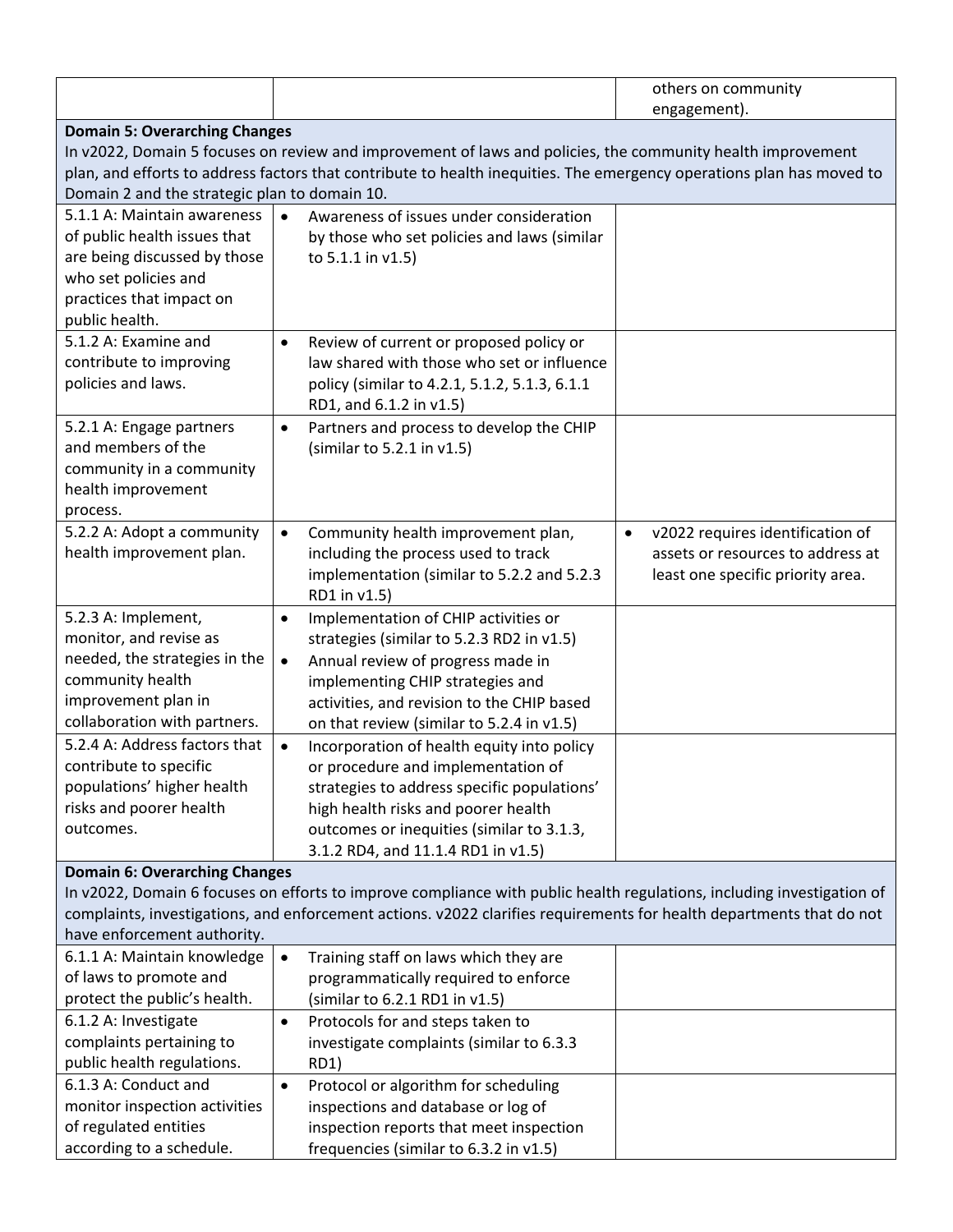| 6.1.4 A: Conduct<br>enforcement actions.                                                                     | Protocols for enforcement (similar to 6.3.1<br>$\bullet$<br>RD2 in v1.5)<br>Information provided to regulated entities<br>$\bullet$<br>about their responsibilities related to<br>public health laws (similar to 6.2.3 in v1.5)<br>Hearings, meetings, or other official<br>$\bullet$<br>communications with regulated entities<br>regarding a compliance plan (similar to<br>6.3.3 RD2 in v1.5) | v2022 requires examples of<br>$\bullet$<br>implementing enforcement<br>protocols and consideration of<br>cultural humility, literacy, or<br>other special communication<br>considerations when providing<br>information to regulated entities<br>about their responsibilities.         |
|--------------------------------------------------------------------------------------------------------------|--------------------------------------------------------------------------------------------------------------------------------------------------------------------------------------------------------------------------------------------------------------------------------------------------------------------------------------------------------------------------------------------------|----------------------------------------------------------------------------------------------------------------------------------------------------------------------------------------------------------------------------------------------------------------------------------------|
| 6.1.5 A: Coordinate<br>notification of enforcement<br>actions among appropriate<br>agencies.                 | Communication protocol to notify another<br>$\bullet$<br>agency(ies) of enforcement actions<br>(similar to 6.3.5 RD1 in v1.5)<br>Implementation of protocol to notify<br>$\bullet$<br>another agency of enforcement action(s)<br>(similar to 6.3.5 RD3 in v1.5)                                                                                                                                  |                                                                                                                                                                                                                                                                                        |
| 6.1.6 A: Inform the public<br>about enforcement<br>activities.                                               | Protocol of notifying the public of<br>$\bullet$<br>enforcement activities (similar to 6.3.5<br>RD2 in v1.5)<br>Implementation of the protocol to notify<br>$\bullet$<br>the public of enforcement activities<br>(similar to 6.3.5 RD3 in v1.5)                                                                                                                                                  | v2022 focuses on the actions the<br>$\bullet$<br>public should or should not take<br>based on enforcement activities.<br>v2022 requires consideration of<br>$\bullet$<br>cultural humility, literacy, or<br>other special communication<br>consideration when notifying the<br>public. |
| 6.1.7 A: Identify and<br>implement improvement<br>opportunities to increase<br>compliance.                   | Assessment of enforcement programs<br>$\bullet$<br>(similar to 6.3.4 in 1.5)                                                                                                                                                                                                                                                                                                                     | v2022 requires changes to<br>$\bullet$<br>procedures to improve<br>compliance.<br>v2022 requires communication to<br>the public on the purpose of<br>public health regulations.                                                                                                        |
| <b>Domain 7: Overarching Changes</b><br>framework.                                                           | In v2022, Domain 7 includes an assessment of health care service availability and strategies to address access to<br>health care. In addition, it includes a focus on social services, consistent with the Essential Public Health Services                                                                                                                                                      |                                                                                                                                                                                                                                                                                        |
| 7.1.1 A: Engage with health<br>care delivery system<br>partners to assess access to<br>health care services. | Collaborative assessment of access to<br>$\bullet$<br>health care (similar to 7.1.1, 7.1.2, and<br>$7.1.3$ in $v1.5$ )                                                                                                                                                                                                                                                                           | v2022 consolidates requirements<br>$\bullet$<br>related to the collaborative<br>assessment and specifies<br>engaging and considering both<br>primary care and behavioral<br>health care in the collaborative<br>process and assessment.                                                |
| 7.1.2 A: Implement and<br>evaluate strategies to<br>improve access to health<br>care services.               | Collaborative implementation of a strategy<br>$\bullet$<br>to assist the population in obtaining health<br>care services (similar to 7.2.1 RD2 and<br>7.2.2in v1.5)                                                                                                                                                                                                                              | v2022 requires evaluation<br>$\bullet$<br>findings of a strategy to increase<br>access to health care.                                                                                                                                                                                 |
| 7.1.3 S: Establish or improve<br>systems to facilitate<br>availability of high-quality<br>health care.       |                                                                                                                                                                                                                                                                                                                                                                                                  | v2022 requires state HDs to<br>$\bullet$<br>demonstrate efforts to develop<br>or improve systems for ensuring<br>the availability of health care.                                                                                                                                      |
| 7.2.1 A: Collaborate with<br>other sectors to improve<br>access to social services.                          |                                                                                                                                                                                                                                                                                                                                                                                                  | v2022 requires multi-sector<br>$\bullet$<br>implementation of an effort to<br>improve access to social services                                                                                                                                                                        |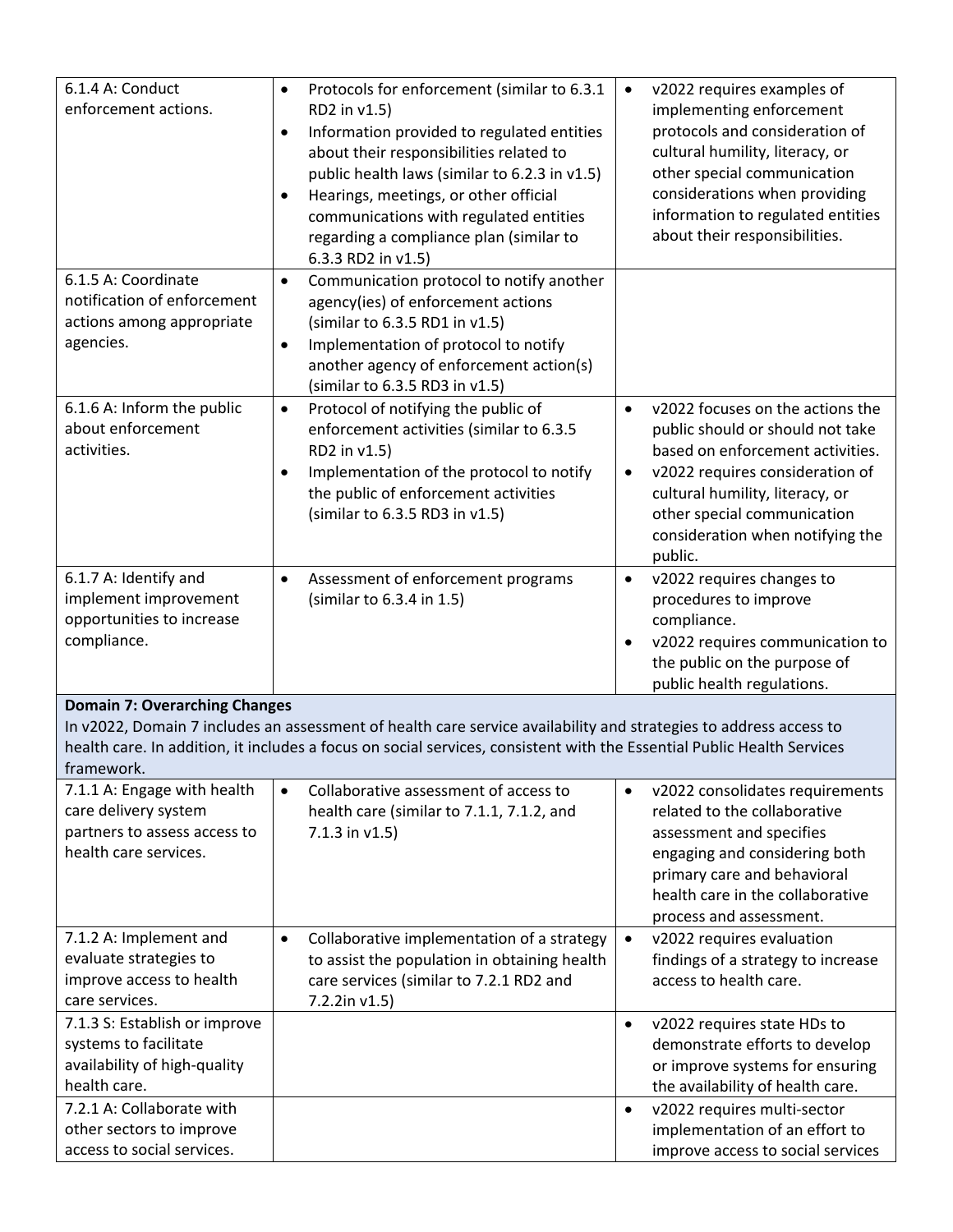|                                                                                       |                                                                                                                     | or to integrate social services and<br>health care.                                                             |
|---------------------------------------------------------------------------------------|---------------------------------------------------------------------------------------------------------------------|-----------------------------------------------------------------------------------------------------------------|
| 7.2.2 A: Collaborate with<br>other sectors to ensure<br>access to care during service |                                                                                                                     | v2022 requires a collaborative<br>$\bullet$<br>strategy to ensure continuity of<br>access to needed care during |
| disruptions.                                                                          |                                                                                                                     | service disruptions                                                                                             |
| <b>Domain 8: Overarching Changes</b>                                                  |                                                                                                                     |                                                                                                                 |
|                                                                                       | In v2022, Domain 8 includes recruitment and retention of the workforce, as well as workforce development, with an   |                                                                                                                 |
|                                                                                       | emphasis on diversity, equity, and inclusion (DEI). An assessment of staff competence related to DEI was moved from |                                                                                                                 |
| on staff satisfaction and actions taken were added.                                   | Domain 11 and inclusive culture was added as a component of a supportive work environment. In addition, feedback    |                                                                                                                 |
| 8.1.1 S: Build relationships                                                          | Ongoing relationship to promote public<br>$\bullet$                                                                 |                                                                                                                 |
| with educational programs                                                             | health careers to enhance training (similar                                                                         |                                                                                                                 |
| that promote the                                                                      | to 8.1.1 S in 1.5)                                                                                                  |                                                                                                                 |
| development of future                                                                 |                                                                                                                     |                                                                                                                 |
| public health workers.                                                                |                                                                                                                     |                                                                                                                 |
| 8.1.1 T/L: Collaborate to<br>promote the development                                  | Participation in a collaborative activity that<br>$\bullet$                                                         |                                                                                                                 |
| of future public health                                                               | promotes public health as a career choice<br>(similar to 8.1.1 T/L in v1.5)                                         |                                                                                                                 |
| workers.                                                                              |                                                                                                                     |                                                                                                                 |
| 8.1.2 A: Recruit a qualified                                                          | Recruitment or hiring efforts aimed at<br>$\bullet$                                                                 |                                                                                                                 |
| and diverse health                                                                    | securing a qualified and diverse workforce                                                                          |                                                                                                                 |
| department workforce.                                                                 | (similar to 8.2.2 RD1 and RD2 in v1.5)                                                                              |                                                                                                                 |
| 8.2.1 A: Develop a                                                                    | Workforce development plan (similar to<br>$\bullet$                                                                 | v2022 requires identification of<br>$\bullet$                                                                   |
| workforce development                                                                 | 8.2.1 RD1 in v1.5)                                                                                                  | priority gaps with plans to                                                                                     |
| plan that assesses                                                                    | Equity assessment of staff competence in<br>$\bullet$                                                               | address gaps.                                                                                                   |
| workforce capacity and                                                                | cultural humility, diversity, or inclusion                                                                          |                                                                                                                 |
| includes strategies for                                                               | (similar to 11.1.4 RD3 in v1.5)                                                                                     |                                                                                                                 |
| improvement.                                                                          | Learning or educational opportunities that<br>$\bullet$                                                             |                                                                                                                 |
|                                                                                       | relate to gaps in capacity or capabilities                                                                          |                                                                                                                 |
|                                                                                       | identified within the workforce                                                                                     |                                                                                                                 |
|                                                                                       | development plan (similar to 8.2.1 RD2                                                                              |                                                                                                                 |
|                                                                                       | and 11.1.4 RD4 in v1.5)                                                                                             |                                                                                                                 |
| 8.2.2 A: Provide professional                                                         | Individualized professional development<br>$\bullet$                                                                | v2022 allows the HD to<br>٠                                                                                     |
| and career development                                                                | plans for non-managerial staff and                                                                                  | demonstrate building                                                                                            |
| opportunities for all staff.                                                          | progress towards completion (similar to                                                                             | management or leadership skills                                                                                 |
|                                                                                       | 8.2.3 RD1 in v1.5)                                                                                                  | among non-management staff as                                                                                   |
|                                                                                       | Participation in leadership or management<br>٠                                                                      | part of a career ladder or                                                                                      |
|                                                                                       | learning opportunities (similar to 8.2.3                                                                            | succession planning.                                                                                            |
|                                                                                       | RD2 in v1.5)                                                                                                        |                                                                                                                 |
| 8.2.3 A: Build a supportive                                                           | Policies that demonstrate a supportive<br>$\bullet$                                                                 | v2022 adds inclusive culture as a<br>$\bullet$                                                                  |
| work environment.                                                                     | work environment (similar to 8.2.2 RD3<br>and 8.2.4 in v1.5)                                                        | component of a supportive work<br>environment.                                                                  |
|                                                                                       |                                                                                                                     |                                                                                                                 |
|                                                                                       |                                                                                                                     | v2022 requires an assessment of<br>$\bullet$<br>staff satisfaction and actions                                  |
|                                                                                       |                                                                                                                     | taken based on feedback.                                                                                        |
| 8.2.4 S: Advance Tribal and                                                           | Information sought or reviewed and<br>$\bullet$                                                                     | v2022 requires gathering or<br>$\bullet$                                                                        |
| local health department                                                               | support provided T/L HDs to strength the                                                                            | reviewing information to                                                                                        |
| workforce development                                                                 | public health workforce (similar to 8.2.5 S                                                                         | understand the needs of multiple                                                                                |
| efforts.                                                                              | in $v1.5$ )                                                                                                         | Tribal and local HDs regarding                                                                                  |
|                                                                                       |                                                                                                                     | strengthening the workforce and                                                                                 |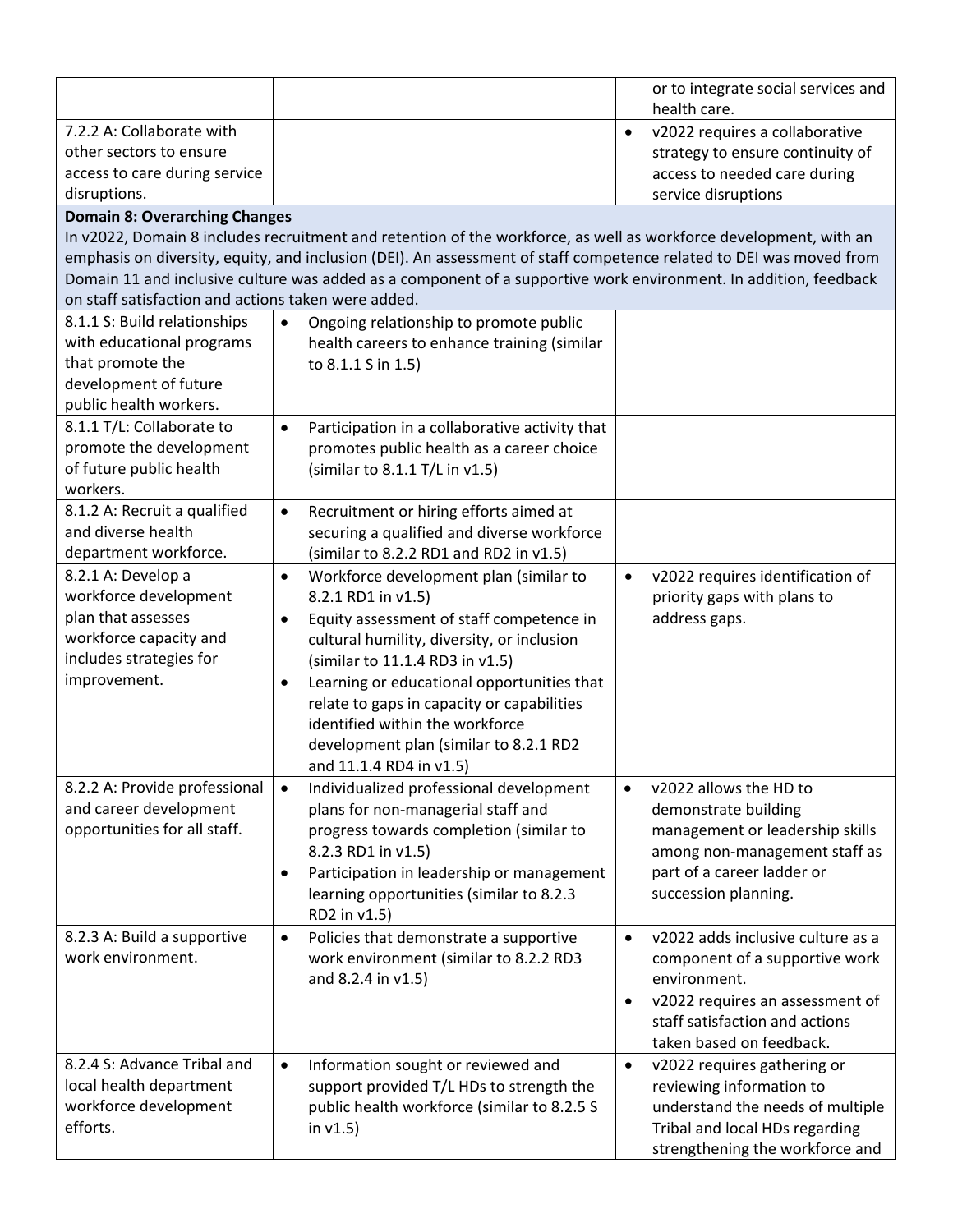|                                                                                                                                                                                                                                                                                                                                                                                                                              |                                                                                                                                                                                                                                                                                                                                                                                                | demonstrating responsiveness to<br>their needs.                                                                                                                                                 |
|------------------------------------------------------------------------------------------------------------------------------------------------------------------------------------------------------------------------------------------------------------------------------------------------------------------------------------------------------------------------------------------------------------------------------|------------------------------------------------------------------------------------------------------------------------------------------------------------------------------------------------------------------------------------------------------------------------------------------------------------------------------------------------------------------------------------------------|-------------------------------------------------------------------------------------------------------------------------------------------------------------------------------------------------|
| <b>Domain 9: Overarching Changes</b><br>In v2022, Domain 9 has one standard focused on performance management and quality improvement. A second<br>standard addresses use and development of research, evidence, and practice-based insights (from Domain 10 in v1.5).<br>This change reflects the Essential Public Health Services framework. The domain includes new requirements related to<br>evaluation and innovation. |                                                                                                                                                                                                                                                                                                                                                                                                |                                                                                                                                                                                                 |
| 9.1.1 A: Establish a<br>performance management<br>system.                                                                                                                                                                                                                                                                                                                                                                    | Performance management (PM) system<br>$\bullet$<br>(similar to 9.1.2 in v1.5)                                                                                                                                                                                                                                                                                                                  | v2022 requires linkages to the<br>$\bullet$<br>strategic plan.                                                                                                                                  |
| 9.1.2 A: Implement the<br>performance management<br>system.                                                                                                                                                                                                                                                                                                                                                                  | Implementation of the PM system (similar<br>$\bullet$<br>to 9.1.3 RD2, RD3, RD4, and RD5 in v1.5)                                                                                                                                                                                                                                                                                              | v2022 requires customer<br>$\bullet$<br>feedback data used for at least<br>one objective.                                                                                                       |
| 9.1.3 A: Implement a<br>systematic process for<br>assessing customer<br>satisfaction with health<br>department services.                                                                                                                                                                                                                                                                                                     | Assessing customer feedback and actions<br>$\bullet$<br>taken based on feedback (similar to 9.1.4<br>in $v1.5$ )                                                                                                                                                                                                                                                                               |                                                                                                                                                                                                 |
| 9.1.4 A: Establish a process<br>that guides health<br>department quality<br>improvement efforts across<br>the department.                                                                                                                                                                                                                                                                                                    | A quality improvement (QI) plan (similar to<br>$\bullet$<br>$9.2.1$ in $v1.5$ )                                                                                                                                                                                                                                                                                                                |                                                                                                                                                                                                 |
| 9.1.5 A: Implement quality<br>improvement projects.                                                                                                                                                                                                                                                                                                                                                                          | Implementation of QI projects (similar to<br>$\bullet$<br>9.2.2 RD1 in v1.5)                                                                                                                                                                                                                                                                                                                   |                                                                                                                                                                                                 |
| 9.1.6 A: Promote a culture<br>of quality by engaging staff<br>at all organizational levels in<br>performance management<br>and quality improvement.                                                                                                                                                                                                                                                                          | Findings from a PM assessment (similar to<br>$\bullet$<br>9.1.3 RD6 in v1.5)<br>Functioning PM and QI committee, team,<br>$\bullet$<br>or council (similar to 9.1.3 RD1 in v1.5)<br>Staff at all levels engaged in developing or<br>$\bullet$<br>implementing PM or QI (similar to 9.1.1<br>and 9.2.2 RD2 in v1.5)<br>Staff professional development in PM or<br>QI (similar to 9.1.5 in v1.5) | v2022 requires consideration of<br>$\bullet$<br>PM or QI to encourage HDs to<br>see QI as one component of PM,<br>with both being necessary to<br>foster continuous improvement.                |
| 9.1.7 S: Advance Tribal and<br>local health department<br>performance management<br>systems or quality<br>improvement.                                                                                                                                                                                                                                                                                                       | Support provided to T/L HDs regarding PM<br>$\bullet$<br>or QI (similar to 9.1.6 S in v1.5)                                                                                                                                                                                                                                                                                                    | v2022 requires gathering or<br>$\bullet$<br>reviewing information to<br>understand the needs of T/L HDs<br>to provide responsive support<br>and broadens support beyond<br>PM to include QI.    |
| 9.2.1 A: Identify and use<br>applicable research and<br>practice-based information<br>for program development<br>and implementation.                                                                                                                                                                                                                                                                                         | Incorporation of research or practice-<br>$\bullet$<br>based information (similar to 10.1.1 in<br>v1.5)                                                                                                                                                                                                                                                                                        | v2022 requires a description of<br>$\bullet$<br>how the HD considered the<br>appropriateness of the research<br>or practice-based information for<br>a particular group or community<br>served. |
| 9.2.2 A: Evaluate programs,<br>processes, or interventions.                                                                                                                                                                                                                                                                                                                                                                  |                                                                                                                                                                                                                                                                                                                                                                                                | v2022 requires an evaluation of a<br>$\bullet$<br>process, program, or<br>intervention.                                                                                                         |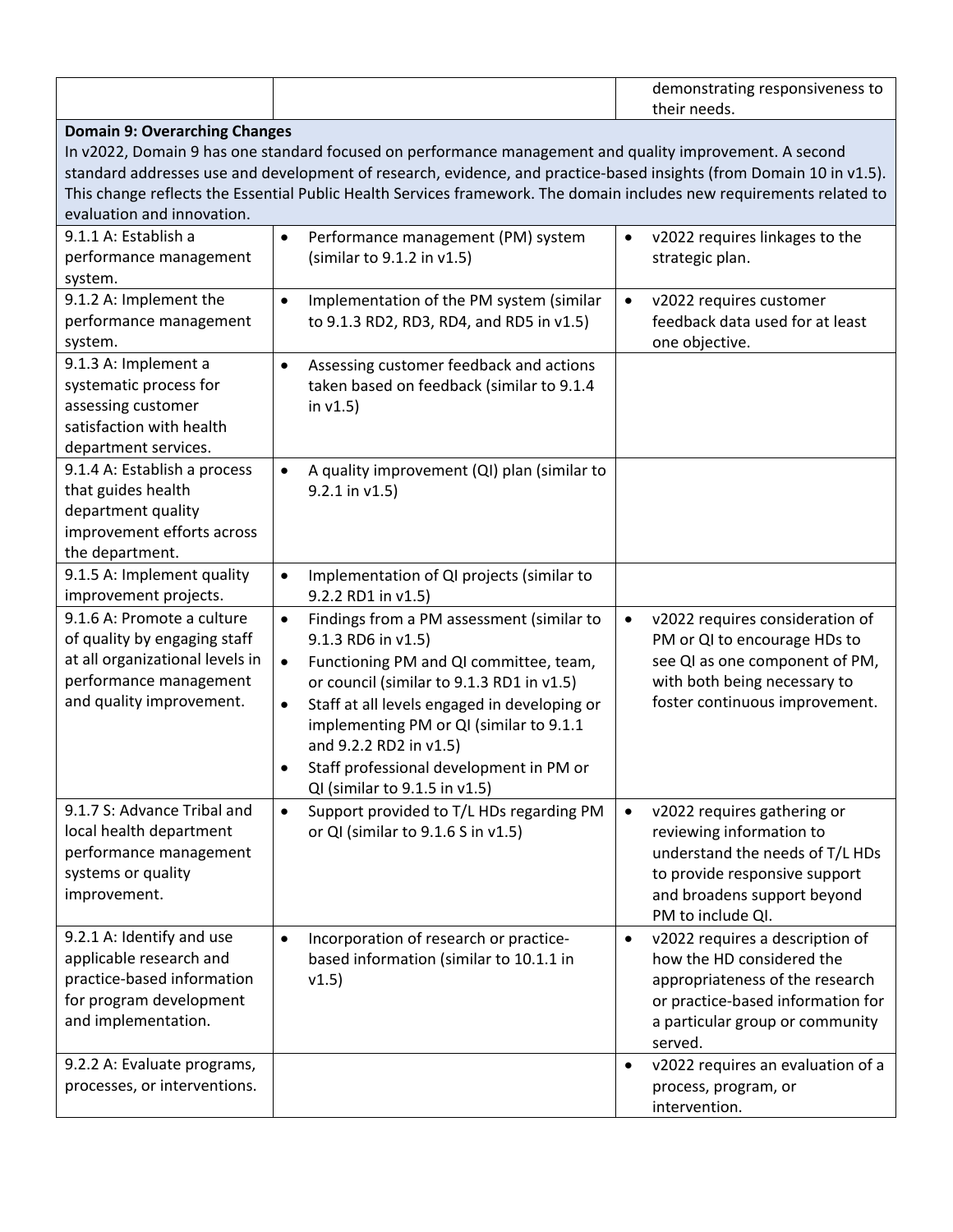| 9.2.3 A: Communicate<br>research findings, including                                                                                                                                                                                                                                                                                                                                                                                                                                                                                               | Communication of the public health<br>$\bullet$<br>implications of research (similar to 10.2.3                                                |                                                                                                                                                                                                                                                                                                  |
|----------------------------------------------------------------------------------------------------------------------------------------------------------------------------------------------------------------------------------------------------------------------------------------------------------------------------------------------------------------------------------------------------------------------------------------------------------------------------------------------------------------------------------------------------|-----------------------------------------------------------------------------------------------------------------------------------------------|--------------------------------------------------------------------------------------------------------------------------------------------------------------------------------------------------------------------------------------------------------------------------------------------------|
| public health implications.<br>9.2.4 A: Foster innovation.                                                                                                                                                                                                                                                                                                                                                                                                                                                                                         | in $v1.5$ )                                                                                                                                   | v2022 requires efforts to foster<br>$\bullet$                                                                                                                                                                                                                                                    |
|                                                                                                                                                                                                                                                                                                                                                                                                                                                                                                                                                    |                                                                                                                                               | innovation skills, practices, or<br>processes.                                                                                                                                                                                                                                                   |
| 9.2.5 T/S: Foster research.                                                                                                                                                                                                                                                                                                                                                                                                                                                                                                                        | Involvement with researchers (similar to<br>$\bullet$<br>10.1.2 RD2 in v1.5)                                                                  |                                                                                                                                                                                                                                                                                                  |
| 9.2.6 S: Provide support to<br>Tribal and local health<br>departments in applying<br>relevant research results or<br>evidence-/practice-based<br>learnings                                                                                                                                                                                                                                                                                                                                                                                         | Support provided to T/L HDs regarding<br>$\bullet$<br>research or evidence-/practice-based<br>learnings (similar to 10.2.4 S in v1.5)         | v2022 requires state HDs to<br>$\bullet$<br>gather input from T/L HDs on<br>their needs for support in<br>interpreting, adapting, or<br>applying relevant research results<br>or evidence-/practice-based<br>learnings and demonstrating<br>support provided to be<br>responsive to their needs. |
| <b>Domain 10: Overarching Changes</b><br>In v2022, Domain 10 focuses on administration, management, and governance. This content was in Domains 11 and<br>12 in v1.5, but has been moved to Domain 10 to reflect the Essential Public Health Services framework. Requirements<br>related to information security and equity have been strengthened. Note: some items that had previously been<br>submitted as documentation related to these requirements (e.g., budget and organizational chart) will be collected as<br>part of the application. |                                                                                                                                               |                                                                                                                                                                                                                                                                                                  |
| 10.1.1 A: Conduct a<br>department-wide strategic<br>planning process.                                                                                                                                                                                                                                                                                                                                                                                                                                                                              | Strategic planning process (similar to 5.3.1<br>$\bullet$<br>and 5.3.2 required elements $d - g$ in $v1.5$ )                                  | v2022 requires the process for<br>$\bullet$<br>selecting strategic priorities.                                                                                                                                                                                                                   |
| 10.1.2 A: Adopt a<br>department-wide strategic<br>plan.                                                                                                                                                                                                                                                                                                                                                                                                                                                                                            | Department-wide strategic plan (similar to<br>$\bullet$<br>5.3.2 in $v1.5$ )                                                                  |                                                                                                                                                                                                                                                                                                  |
| 10.1.3 A: Monitor<br>implementation of the<br>department-wide strategic<br>plan.                                                                                                                                                                                                                                                                                                                                                                                                                                                                   | Monitoring of strategic plan<br>$\bullet$<br>implementation (similar to 5.3.3 in v1.5)                                                        | v2022 requires communication<br>$\bullet$<br>with governance and staff at<br>various levels concerning<br>implementation of the strategic<br>plan.                                                                                                                                               |
| 10.2.1 A: Manage<br>operational policies<br>including those related to<br>equity.                                                                                                                                                                                                                                                                                                                                                                                                                                                                  | Operational policies or procedures<br>$\bullet$<br>reviewed, revised, and accessible to staff<br>(similar to 11.1.1 in v1.5)                  | $\bullet$<br>v2022 requires adopted<br>definitions of equity terms and a<br>department-wide policy,<br>declaration, or initiative that<br>reflects specific intention focused<br>on inclusion, diversity, equity, or<br>anti-racism.                                                             |
| 10.2.2 A: Maintain a human<br>resource function.                                                                                                                                                                                                                                                                                                                                                                                                                                                                                                   | Human resource policies or procedures<br>$\bullet$<br>(similar to 11.1.5 RD1 in v1.5)                                                         |                                                                                                                                                                                                                                                                                                  |
| 10.2.3 A: Support programs<br>and operations through an<br>information management<br>infrastructure.                                                                                                                                                                                                                                                                                                                                                                                                                                               | Process for determining updates,<br>$\bullet$<br>enhancements, or replacement of<br>information systems (similar to 11.1.6 RD4<br>in $v1.5$ ) | v2022 requires the process<br>$\bullet$<br>include how staff make requests<br>and how those requests are<br>reviewed.                                                                                                                                                                            |
| 10.2.4 A: Protect<br>information and data<br>systems through security<br>and confidentiality policies.                                                                                                                                                                                                                                                                                                                                                                                                                                             | Information security policy(ies) (similar to<br>$\bullet$<br>11.1.6 RD2 and RD3 in v1.5)                                                      | v2022 requires a department-<br>$\bullet$<br>wide information security policy<br>and staff training related to<br>information security (whereas                                                                                                                                                  |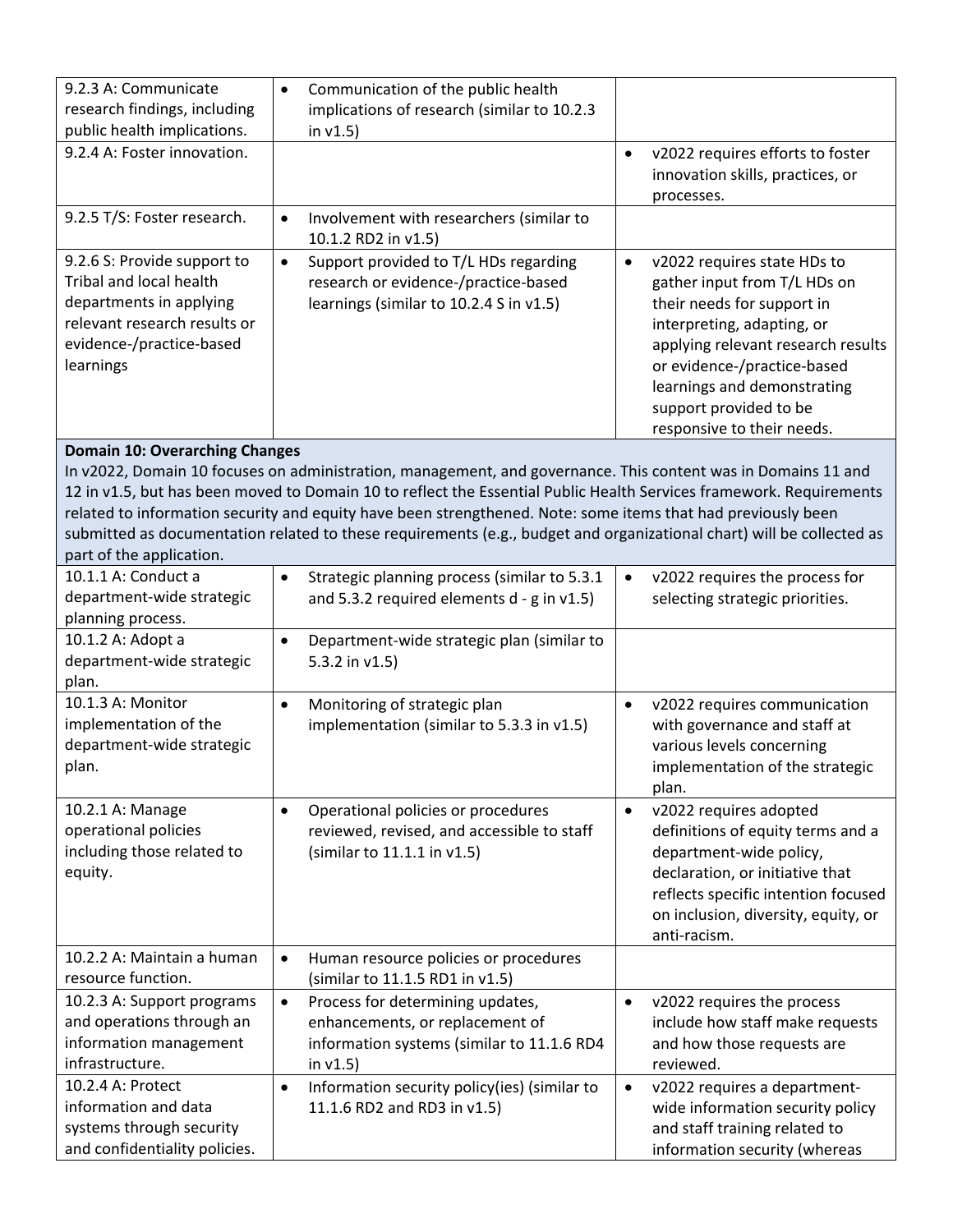| 10.2.5 A: Ensure clean, safe,<br>accessible, and secure<br>facilities.                                | Acknowledgement that all employees<br>$\bullet$<br>received confidential data handling<br>policies (similar to 11.1.3 RD3 in v1.5)                                                                                                                                                                              | v1.5 required an example of how<br>information systems were<br>secure).<br>v2022 requires an improvement<br>$\bullet$<br>made to address physical<br>facilities and assurance of<br>accessibility to health<br>department facilities or services<br>when services are provided<br>offsite or in a temporary location<br>(the ADA compliance report<br>moved to the Application). |
|-------------------------------------------------------------------------------------------------------|-----------------------------------------------------------------------------------------------------------------------------------------------------------------------------------------------------------------------------------------------------------------------------------------------------------------|----------------------------------------------------------------------------------------------------------------------------------------------------------------------------------------------------------------------------------------------------------------------------------------------------------------------------------------------------------------------------------|
| 10.2.6 A: Oversee grants<br>and contracts.                                                            | Program reports submitted to funding<br>$\bullet$<br>organizations (similar to 11.2.1 RD2 in<br>v1.5)<br>High-risk grantee status (similar to 11.2.1<br>$\bullet$<br>RD3 in v1.5)<br>Agreements with other organizations to<br>$\bullet$<br>provide services on behalf of the HD<br>(similar to 11.2.2 in v1.5) | v2022 requires an improvement<br>$\bullet$<br>made to the HD's processes for<br>managing written agreements<br>with other organizations or<br>demonstrating compliance with<br>requirements from funders.                                                                                                                                                                        |
| 10.2.7 A: Manage financial<br>systems.                                                                | Financial reports (similar to 11.2.3 RD 2 in<br>$\bullet$<br>v1.5)<br>Audit reports (similar to 11.2.1 RD1 in<br>$\bullet$<br>v1.5)                                                                                                                                                                             | v2022 requires improvement<br>$\bullet$<br>steps identified based on findings<br>from the most recent audit.                                                                                                                                                                                                                                                                     |
| 10.2.8 A: Evaluate finances<br>and seek needed resources<br>to support ongoing and<br>emergent needs. | Formal efforts to seek additional financial<br>$\bullet$<br>resources or increase efficiencies and<br>communicating the need for financial<br>support (similar to 11.2.4 in v1.5)                                                                                                                               | v2022 requires financial analysis<br>$\bullet$<br>of available and needed<br>resources.<br>v2022 requires flexible financial<br>$\bullet$<br>management during uncertain or<br>unplanned events.                                                                                                                                                                                 |
| 10.3.1 A: Deliberate and<br>resolve ethical issues.                                                   | Process to deliberate and resolve ethical<br>$\bullet$<br>issues (similar to $11.1.2$ in $v1.5$ )                                                                                                                                                                                                               | v2022 requires how ethical<br>$\bullet$<br>decisions are communicated back<br>to affected stakeholders and<br>allows for an example of the<br>deliberative process used to<br>prevent the occurrence of an<br>ethical issue.                                                                                                                                                     |
| 10.3.2 A: Orient the<br>governing entity and<br>advisory board.                                       | Orientation of new members of the<br>$\bullet$<br>governing entity(ies) and advisory board(s)<br>(similar to 12.2.1 in v1.5)                                                                                                                                                                                    | v2022 requires an orientation<br>$\bullet$<br>provided to each governing<br>entity(ies) and mandated<br>advisory board(s) or a refresher if<br>there are no new members<br>within the last 5 years and adds<br>that the orientation must include<br>the health status of the<br>community and priority issues.                                                                   |
| 10.3.3 A: Communicate with<br>governance routinely and<br>on an as-needed basis.                      | Communicating with governing entity(ies)<br>$\bullet$<br>and advisory board(s) (similar to 12.3.1 in<br>v1.5)                                                                                                                                                                                                   | v2022 requires a process<br>$\bullet$<br>description for how regular<br>communication occurs with<br>governance.                                                                                                                                                                                                                                                                 |